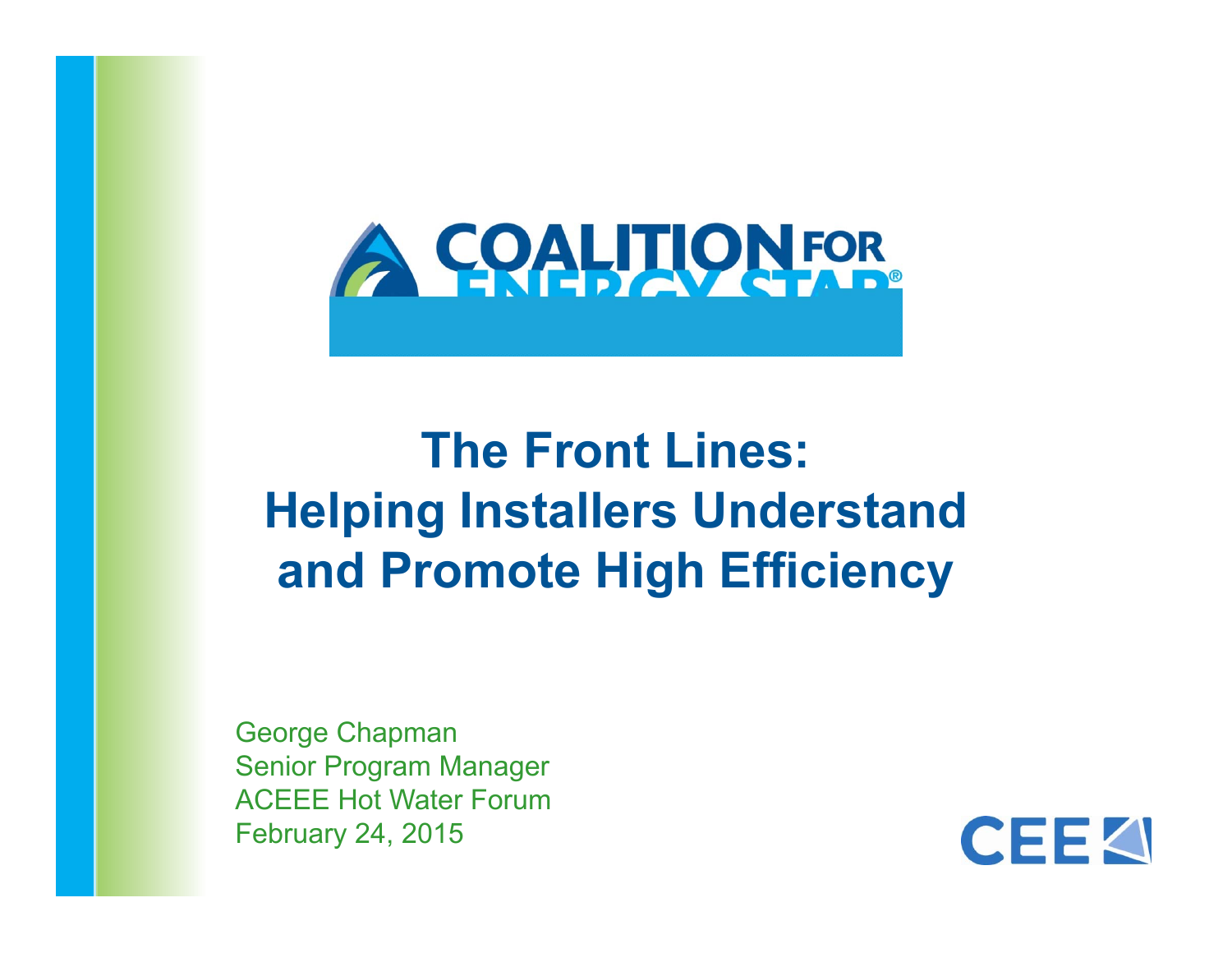# **CEE Background**



- 117 members serve all or part of 45 states and seven provinces
- • 81% of the \$8.0B\* total efficiency expenditures in 2013 were directed by members
- • 2009 EPA Climate Protection Award recognized CEE members approach



 $\mathfrak{p}$ 

 CEE is a member-driven nonprofit, governed by a Board of Directors from member organizations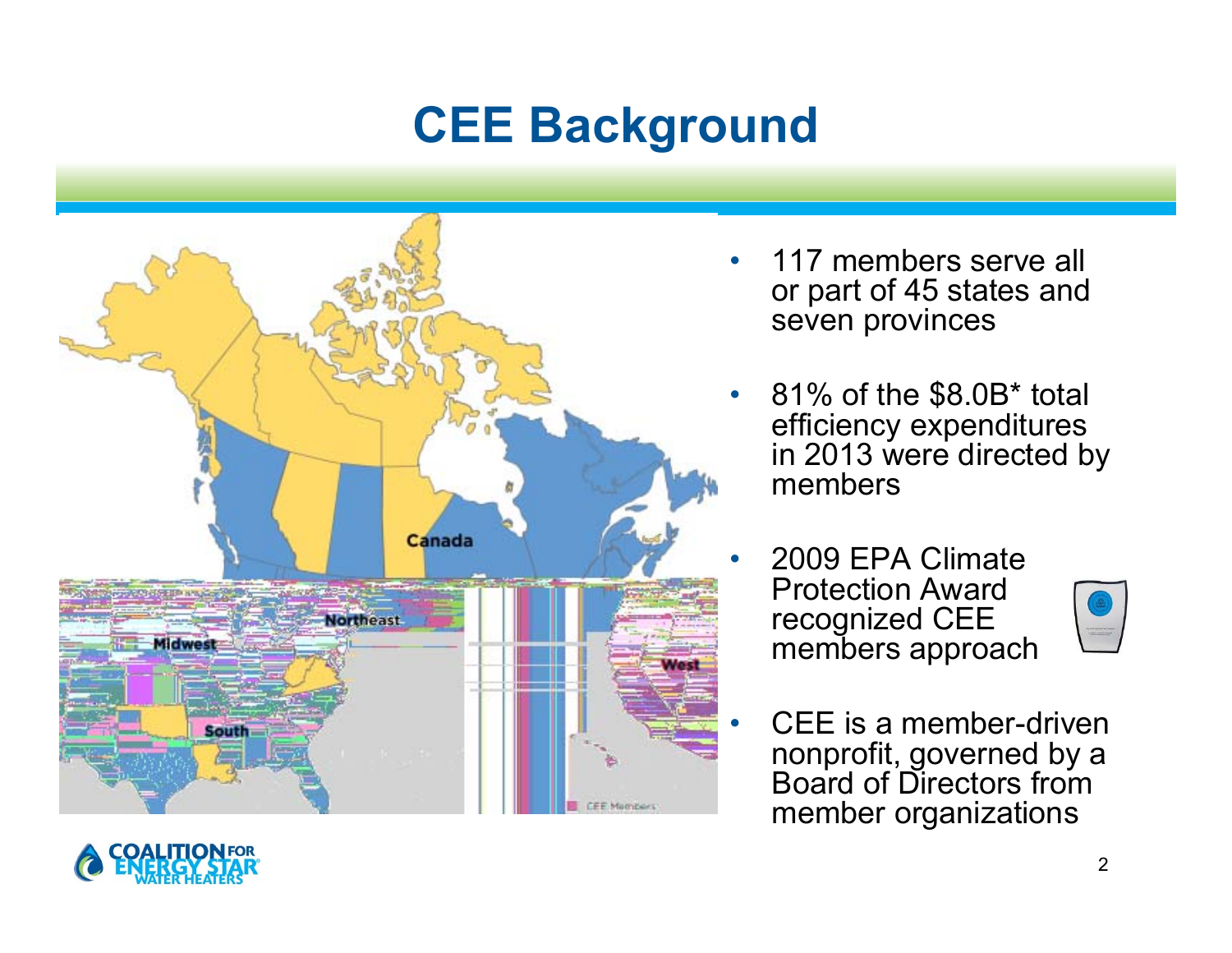# **Coalition Background**

- •Supplemental project managed by CEE
- Started in 2009 to support new ENERGY STAR<sup>®</sup> specification for residential water heaters
	- Sponsors felt that the unique challenges in the water heater market required a unified industry approach
	- –Originally focused on consumer marketing
- $\bullet$ Adaptable resources: www.eswaterheaters.com
- $\bullet$ Current Sponsors:









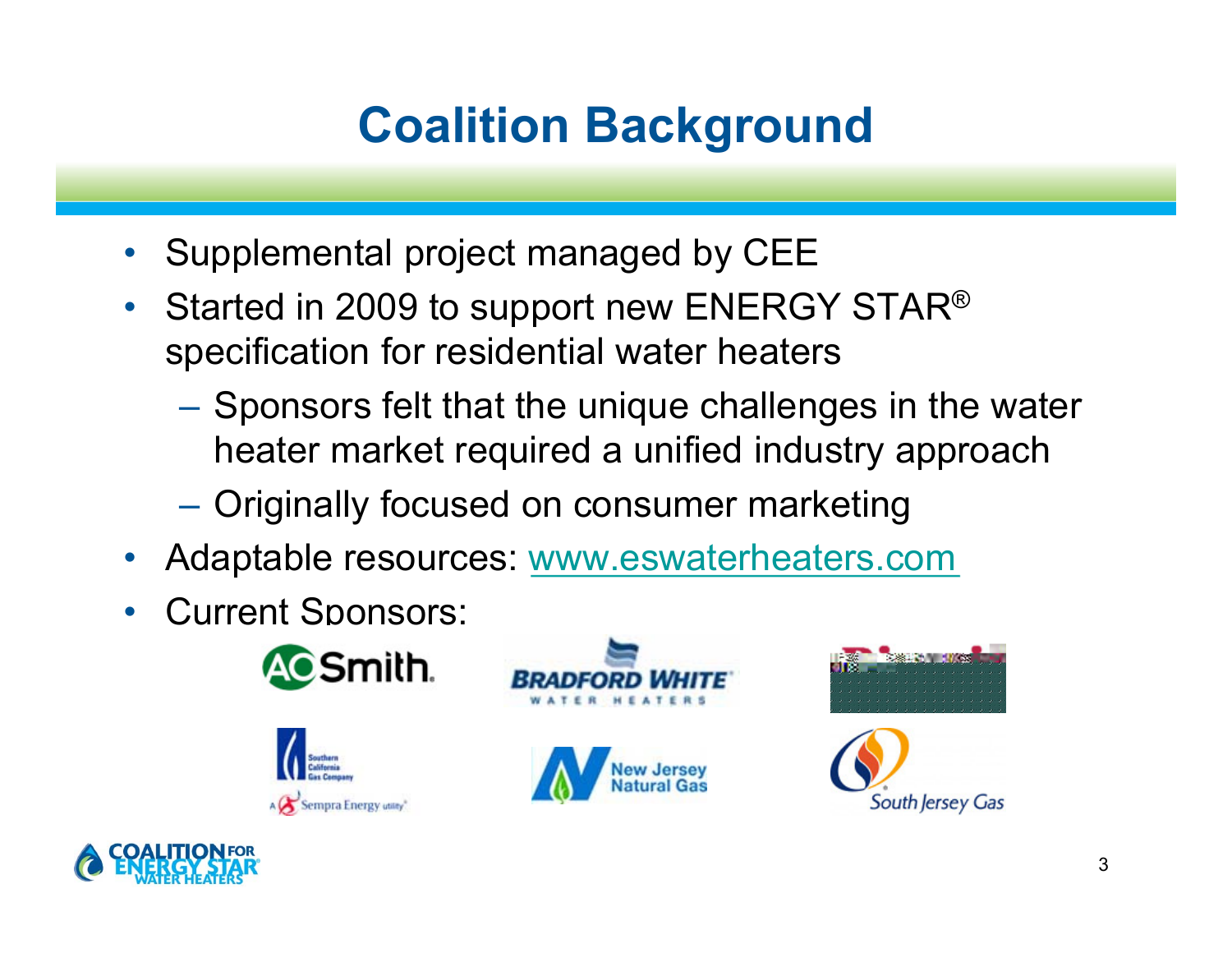# **Background – Program Challenges**

- • Many programs are struggling to meet cost-effectiveness challenges
	- $-$  High unit and install costs, low fuel prices
	- $-$  Low program participation rates as well
- Emergency replacements continue to hinder market transformation
- Contractor education and outreach are key
- $\bullet$  Many programs are interested in going upstream
	- Reaching the contractors more directly
- New minimum standards require additional considerations, and program revisions

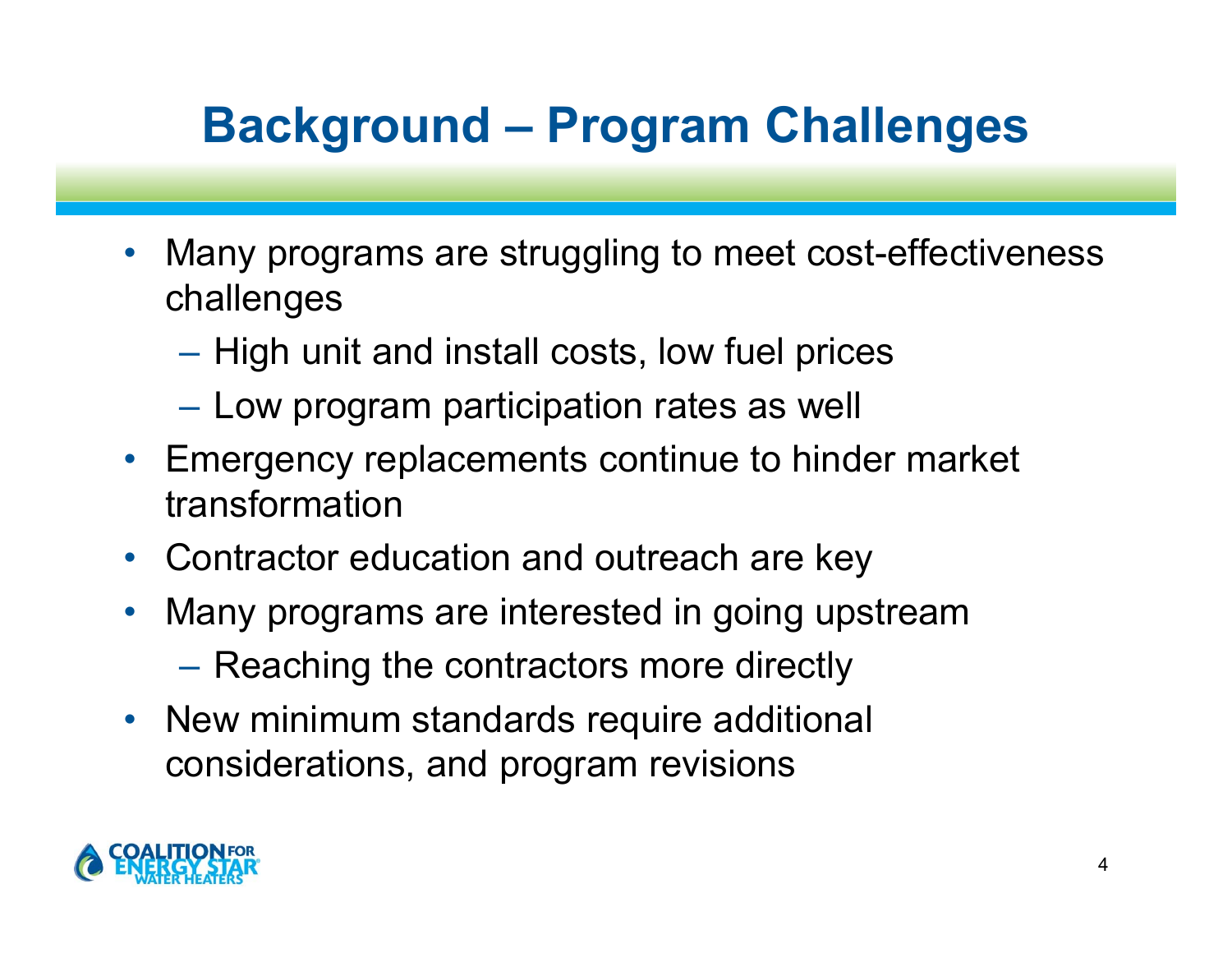# **Background – Program Opportunity**

- $\bullet$  Water heating is the second largest residential energy use
	- $-$  Behind space heating and cooling
	- $-$  Is the highest residential energy use in some regions
- Water heaters are everywhere, literally
- $\bullet$  Higher efficiency technologies are proven and on the market today
- ENERGY STAR label provides credibility and trust
- $\bullet$  Market penetration of ENERGY STAR is very low
	- $-$  Just 4% of gas storage and 1% of electric in 2013  $\,$
	- This means there are LOTS of savings on the table

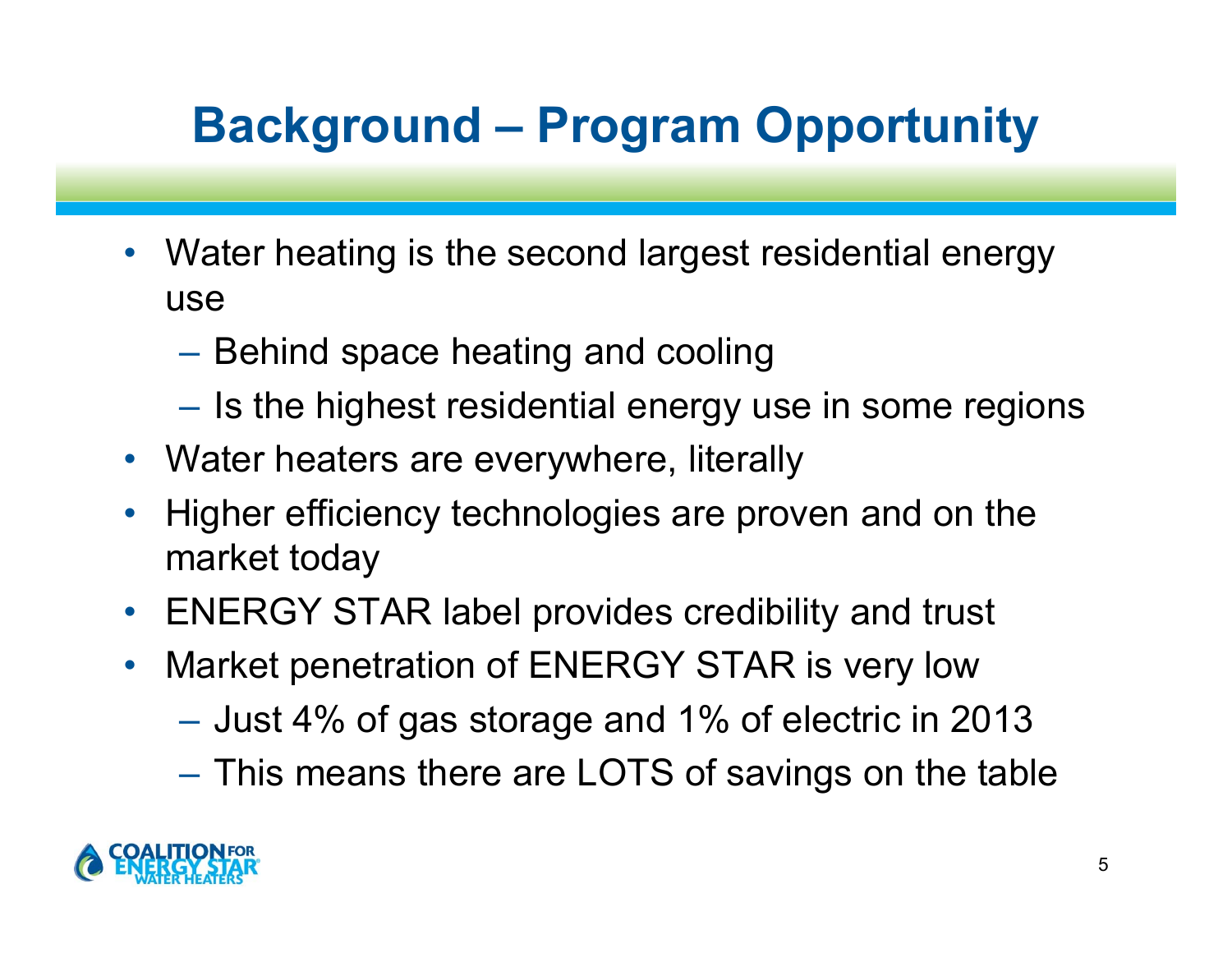# **Background – Installer Opportunity**

- We interviewed:
	- –3 plumbing contractors
	- 1 high-volume water-heater-only installer
	- 1 plumbing and heating distributor
- They provided insights regarding their experience with high efficiency water heaters, and their relationships with energy efficiency programs

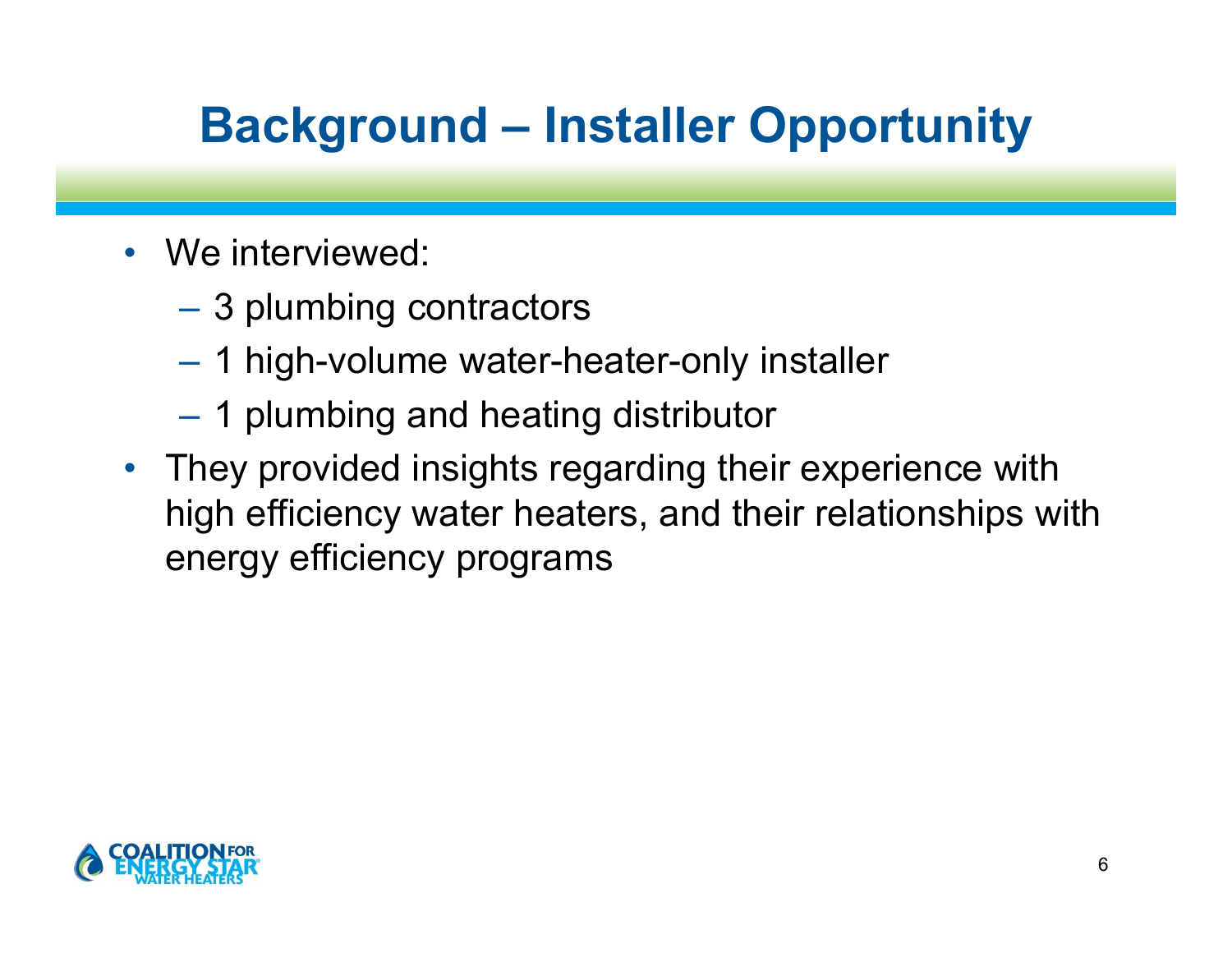# **Opportunity- ENERGY STAR Messaging**

- All installers were familiar with the ENERGY STAR label
	- – $-$  However, many installers were unaware of  $\sf{ENERGY}$ STAR water heaters
	- The believed it was only on other consumer goods
- Installers agreed that the ENERGY STAR label adds value and conveys credibility
- There is an opportunity for more education regarding the availability of ENERGY STAR Water Heaters
- • The first step with this audience may be simple awareness of the ENERGY STAR label for water heaters
	- –A label their customers recognize and trust

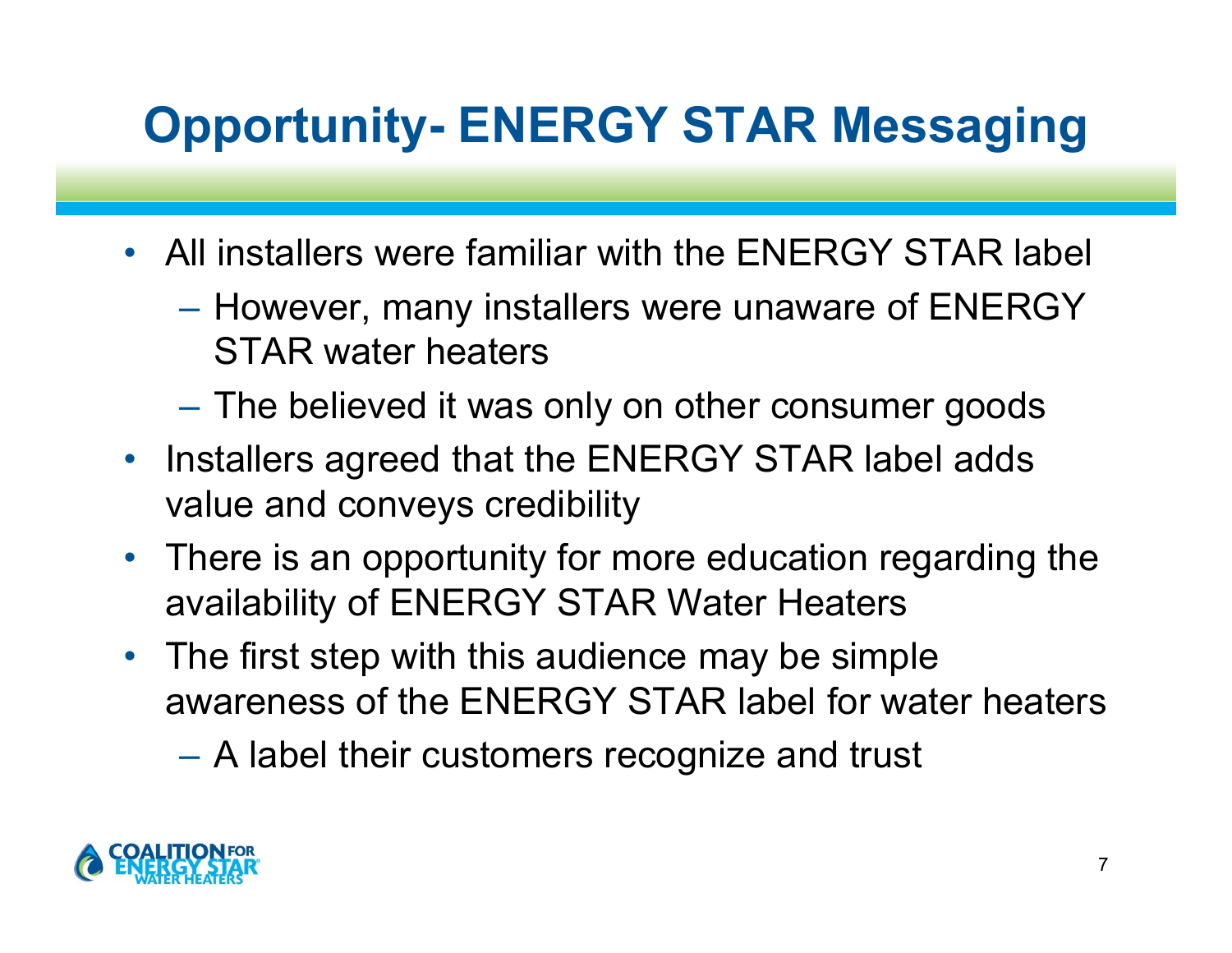# **Opportunity- Product Familiarity**

- Professional recommendations are key
	- – Contractor recommendation is the strongest factor in customer decisions
	- Contractors need to be comfortable with a product before they can recommend it
	- – Conversely, they are held accountable if the product does not function as promised
- There is an opportunity to provide greater installer familiarity with efficient models and technologies
	- – $-$  They won't sell it if they don't trust it

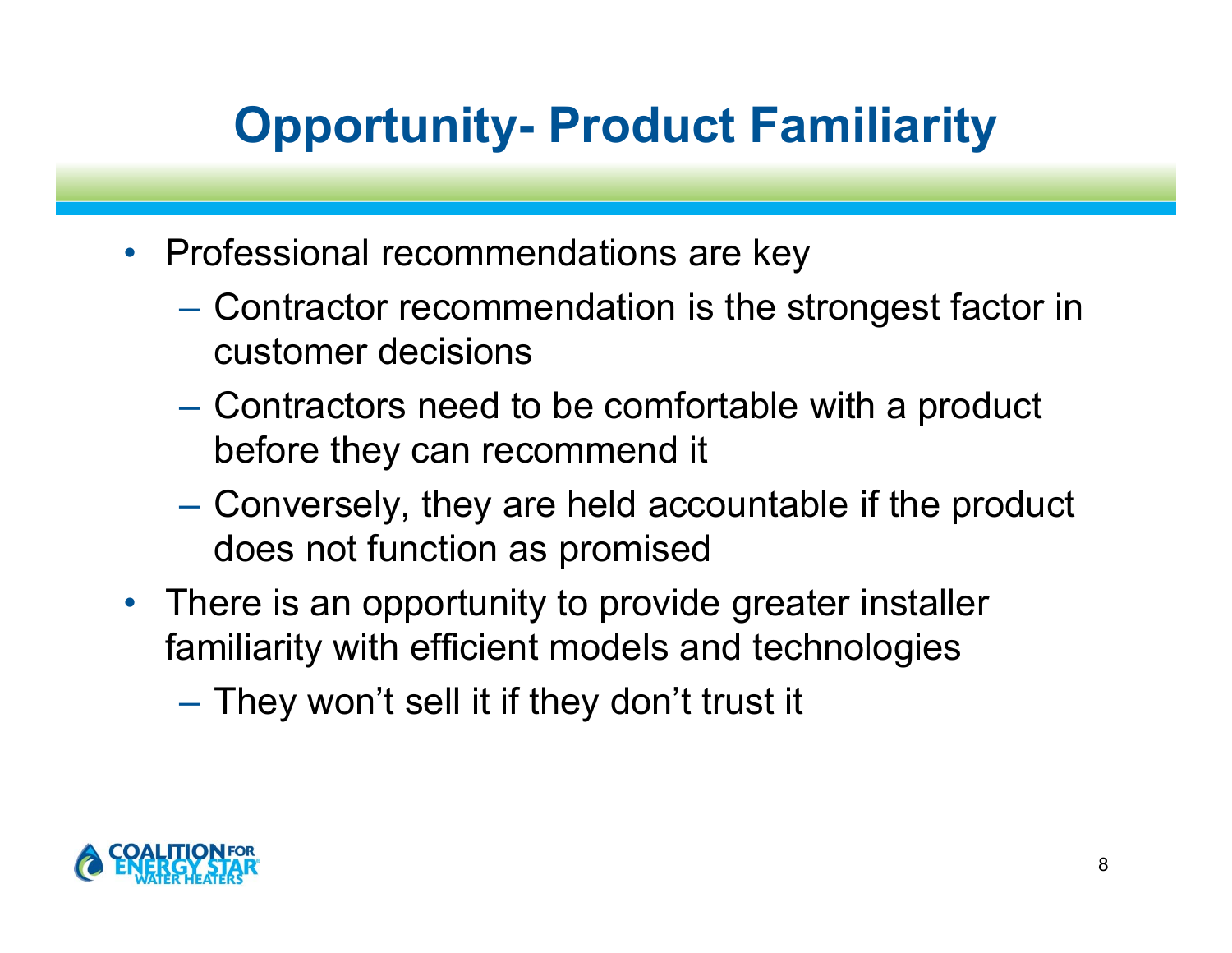# **Opportunity – Messaging and Sales**

- $\bullet$  Higher upfront costs (sticker shock) are a significant barrier to greater adoption
	- "I'm a plumber, not a financial advisor"
	- Many contractors are "churn and burn"
	- Most replacements are unplanned (and unsaved) for emergency situations
- There is an opportunity to provide sales support regarding the benefits beyond simple payback
	- Such as comfort and reliability
	- And combination and early replacement



•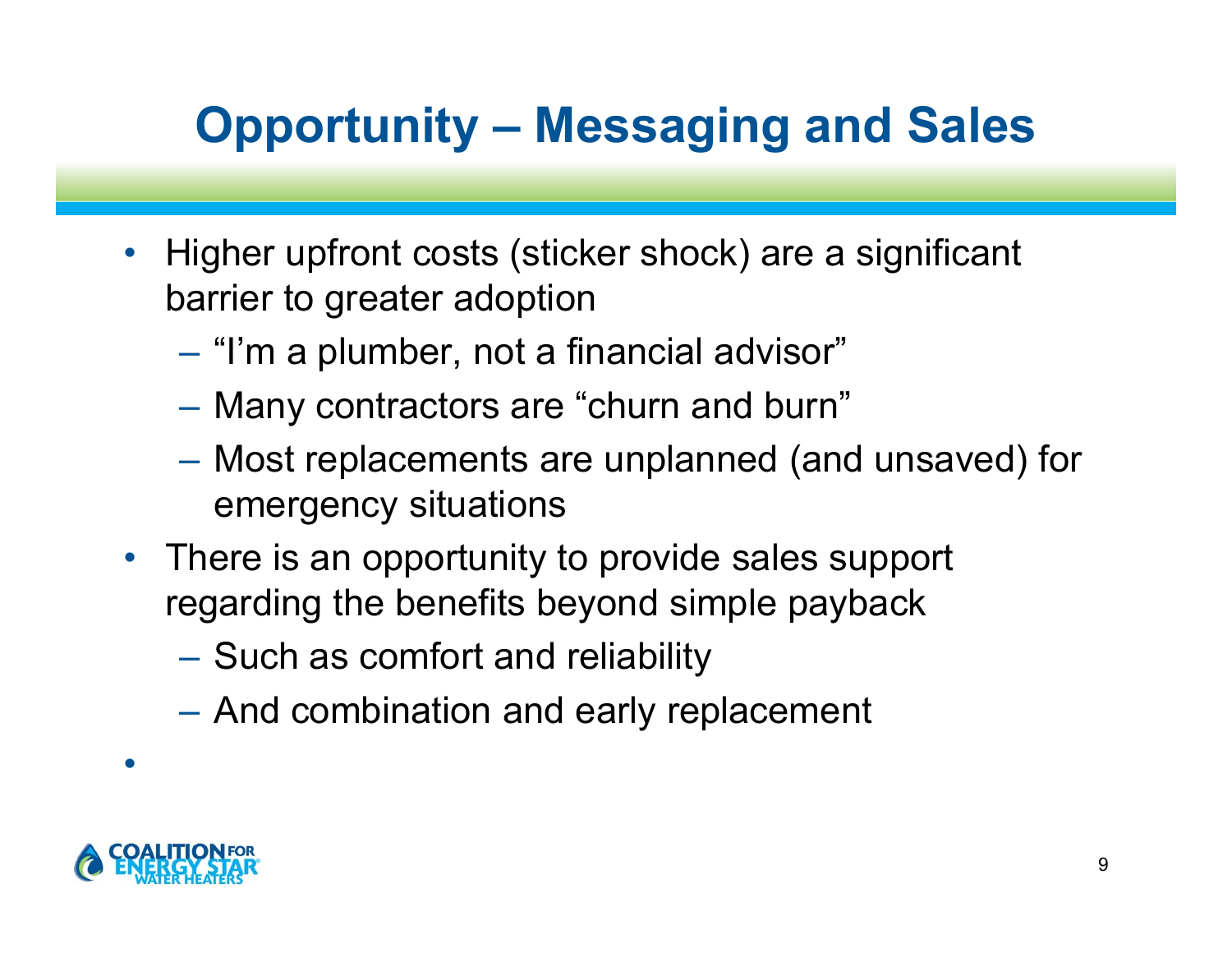# **Opportunity – Training**

- $\bullet$  High efficiency and ENERGY STAR water heaters require additional training to install correctly
	- Power vent, heat pump and condensing technologies
- A recent survey of installers found that:
	- 82% said that requests for efficient products will increase in the next 5 years
	- 86% said that profit margins for green plumbing products are the same or higher
	- Yet 71% said they have not attended any training programs or seminars focused on green plumbing within the past 12 months

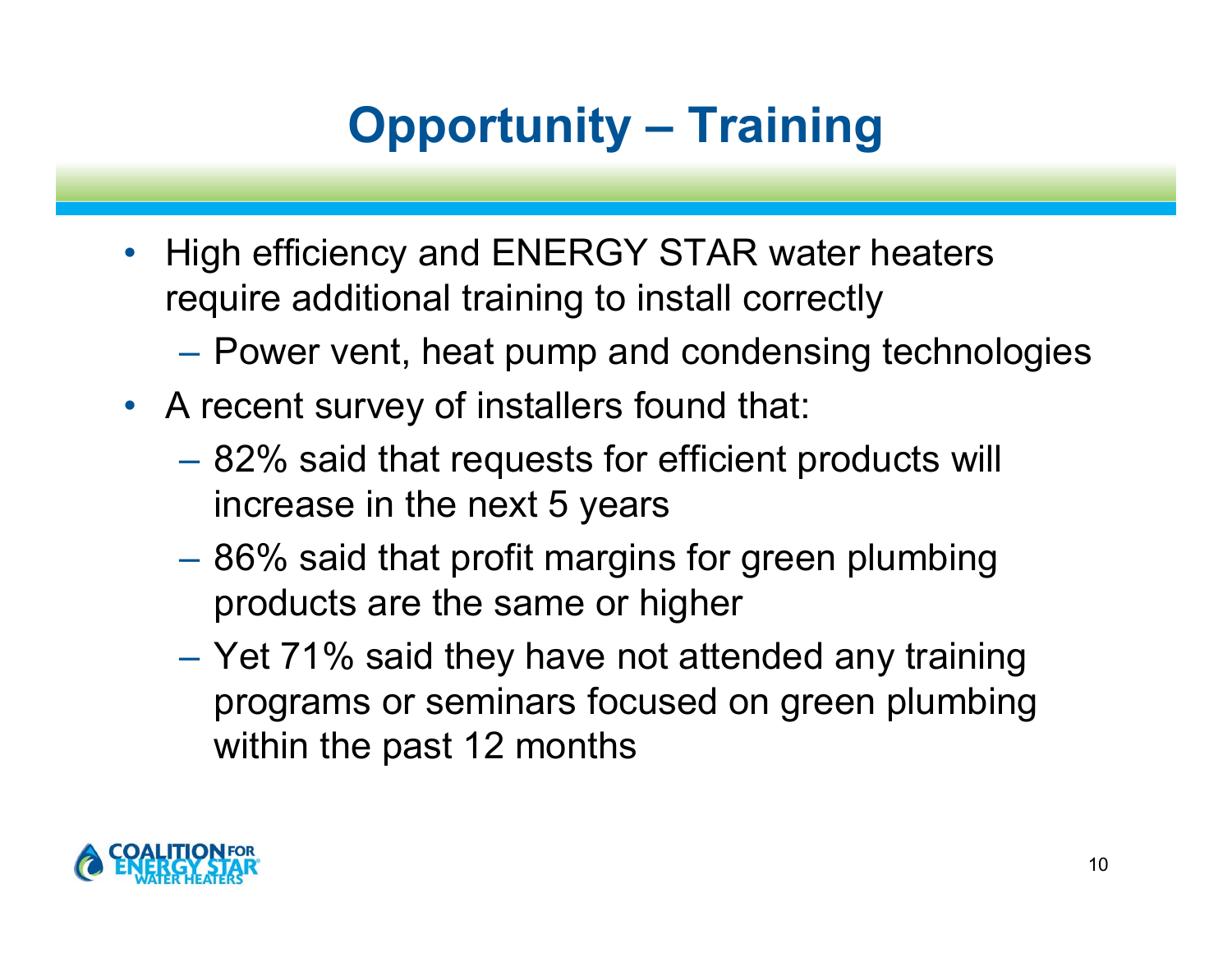# **Opportunity – Information Channels**

- $\bullet$  Trade periodicals are the main way many contractors learn about new products
	- •Plumbing & Mechanical
	- •Contractor Magazine
	- •Contracting Business
- ACHR News
- PHC News
- Visits from manufacturer reps, wholesaler promotions, and conferences also matter
- • There is an opportunity to increase messaging through these channels
	- By providing information and materials that can be used by installers to engage consumers

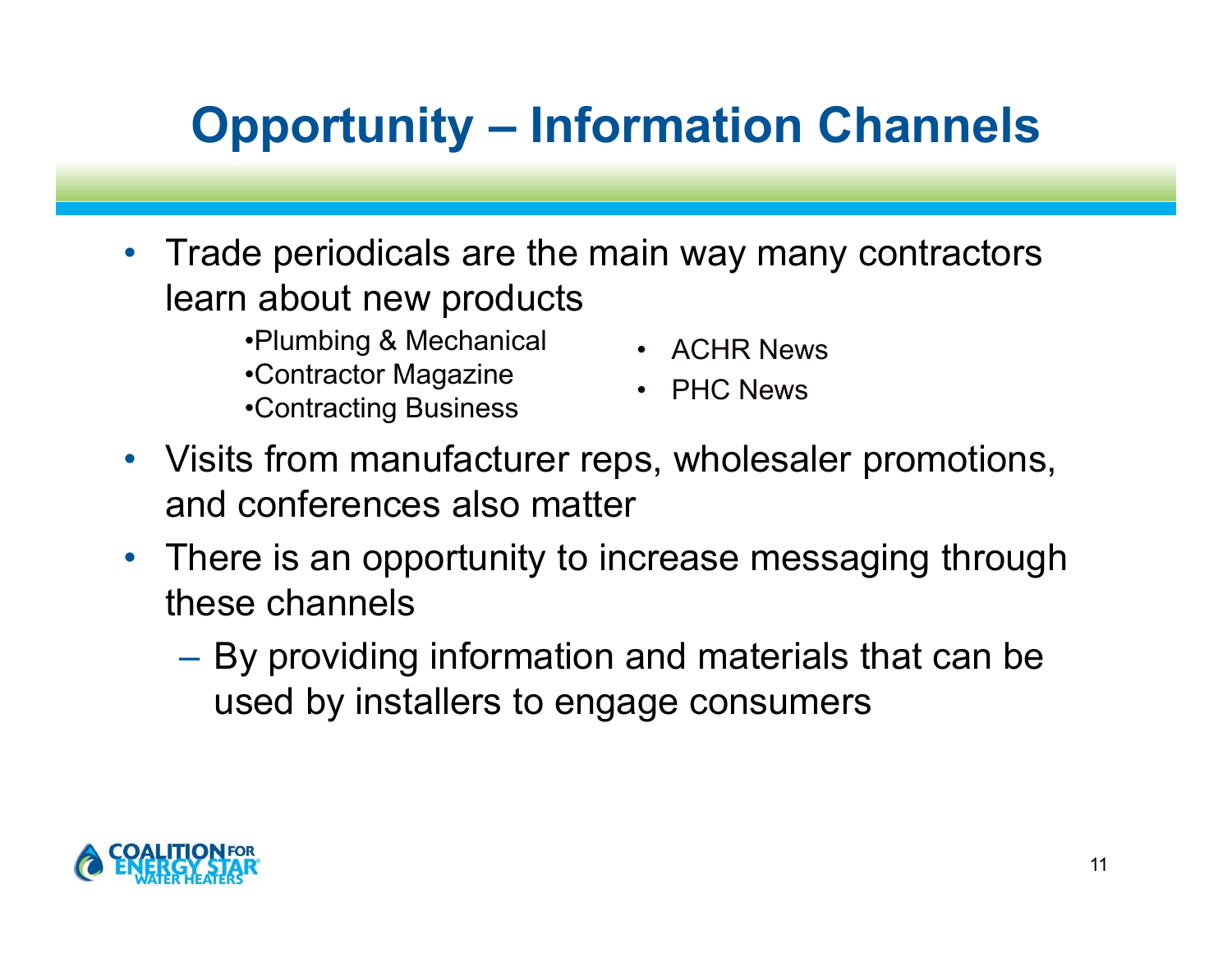# **Opportunity – Efficiency Programs**

- $\bullet$  Efficiency programs can help support increased adoption
	- –– Staff that reach contractors are important to promoting products and efficiency programs
	- Rebates give attention to products and can help convert reluctant contractors
- Programs with lower rebates can make it up through greater training, education and outreach
- $\bullet$ Efficiency programs are able to reach customers directly
- $\bullet$  Programs can also promote early and planned replacements, as well as bundled measures

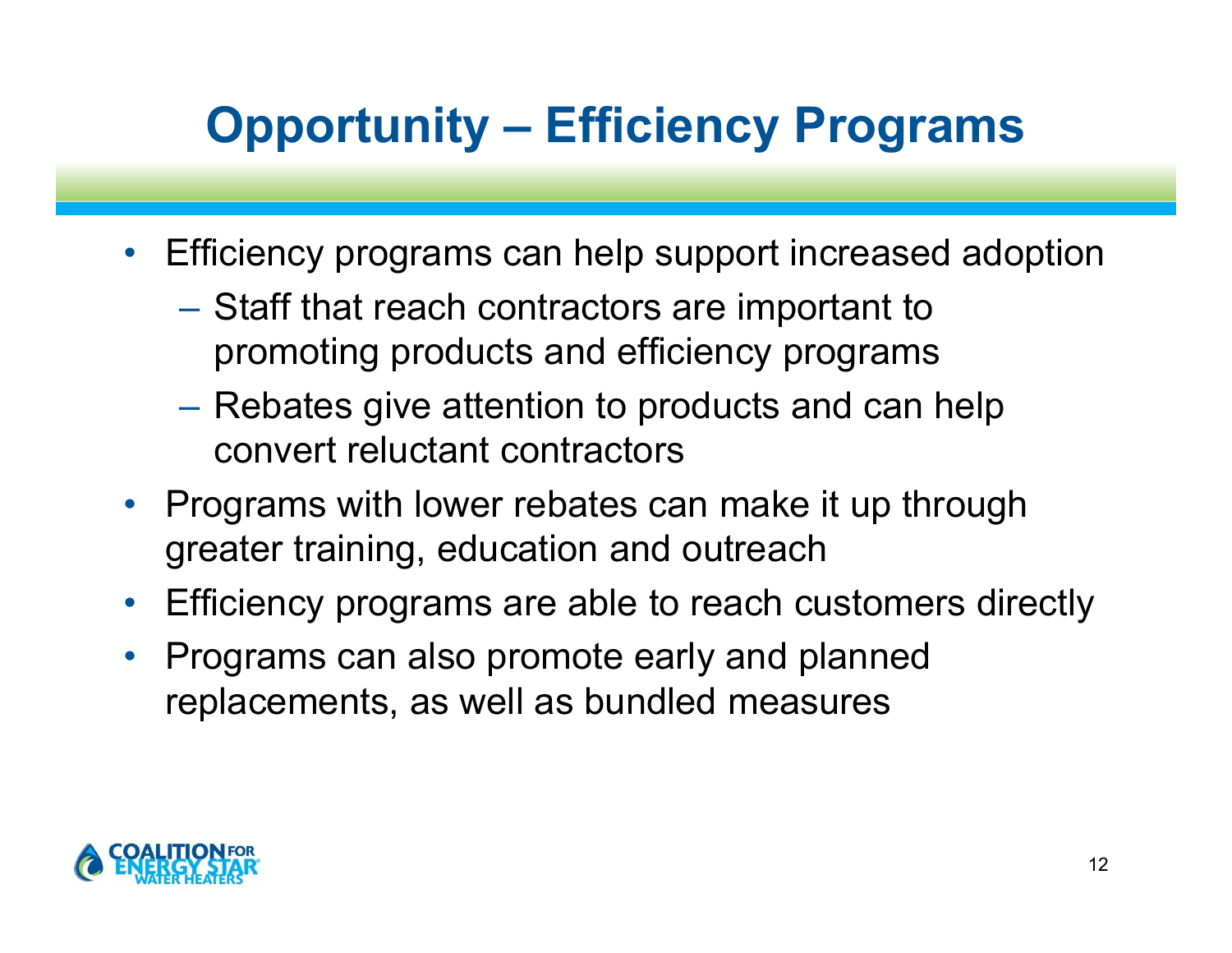# **Making the Connection**

- $\bullet$  PROBLEM: Contractors are not necessarily interested in learning more about high efficiency
	- $-$  So how can we get there attention?
- PROBLEM: Contractors are not adequately prepared for new federal minimum standards
	- – $-$  How can we get them up to speed?
- SOLUTION: Let's put these together
	- Contractors understand they need to know more about the new standards
	- $-$  They may not understand that learning about the  $\,$ standards put them in a position to install high efficiency products

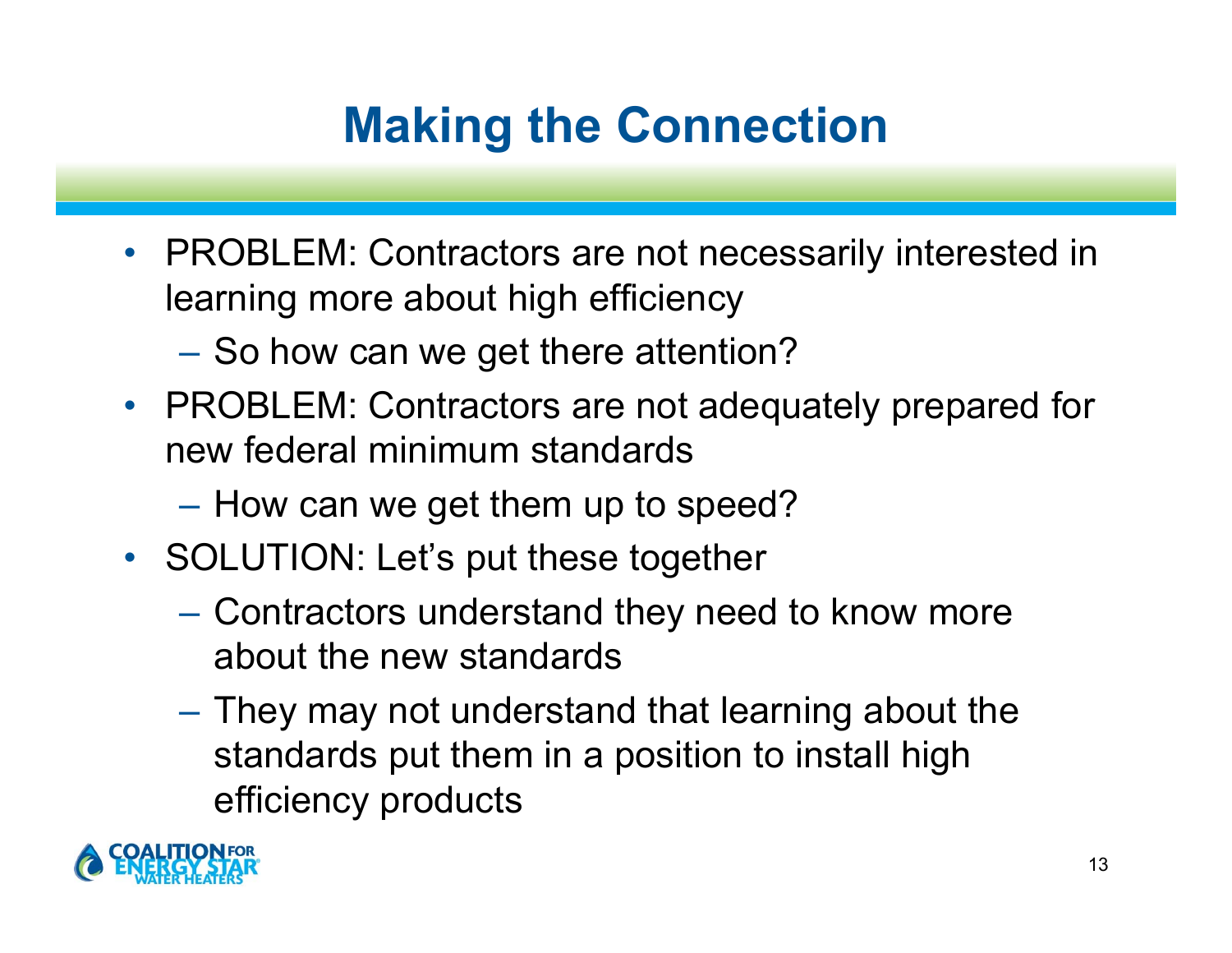### **Coalition Resources – Education Tools**

- • The Coalition has developed a number of tools to get contractors up to speed, AND promote the benefits of high efficiency products
- The Coalition has written articles for use in trade press:
	- –*Helping Customers Choose the Right Water Heater*
	- – *Don't Forget the Water Heater - Heating System Replacement and Orphaned Units*
	- *Getting Ready for Water Heater Market Changes*

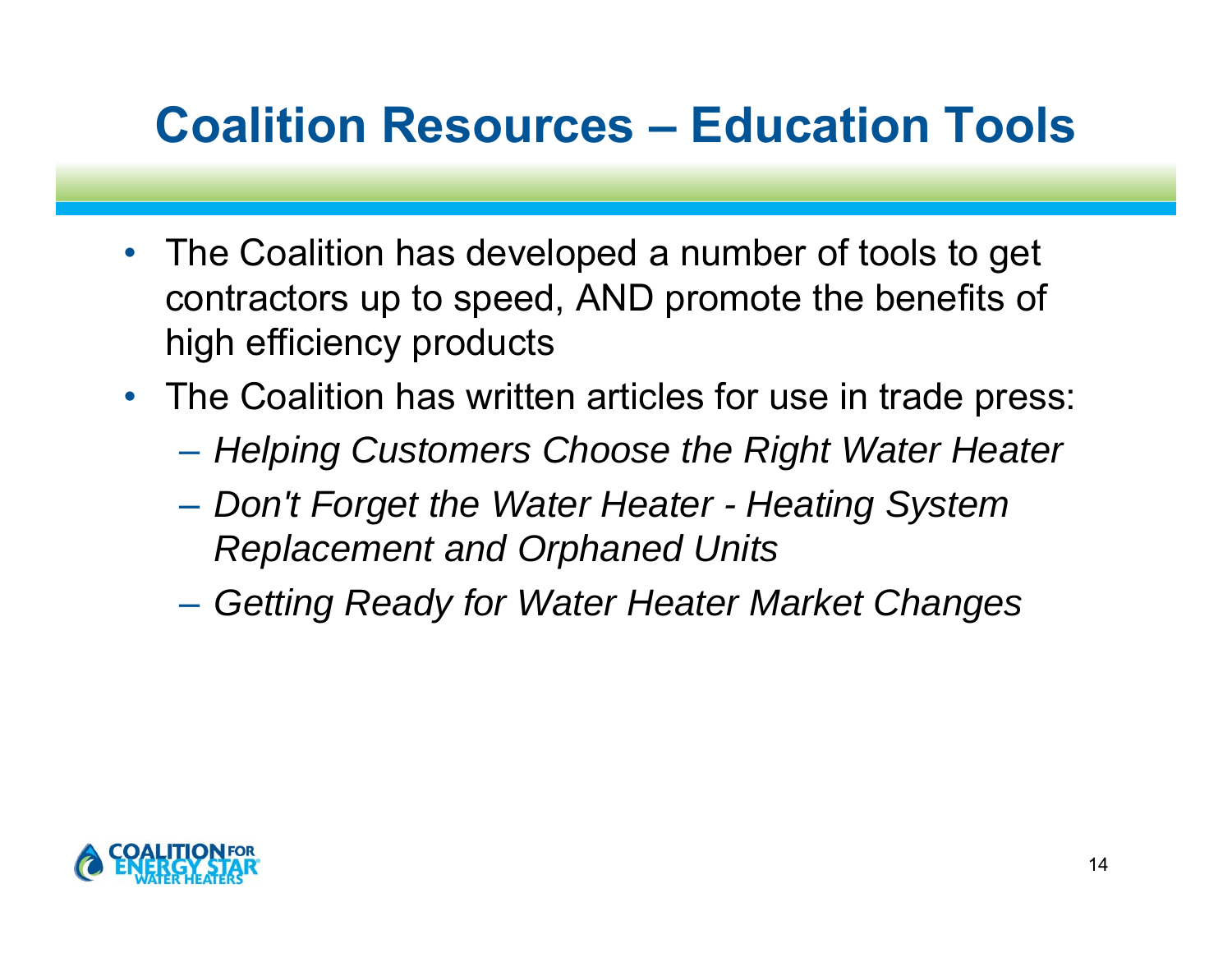# **Education Tools, Continued**

- $\bullet$  The Coalition has also developed a presentation regarding the coming changes, and high efficiency
	- *Get Ready: Changes Coming to the Water Heater Marketplace*
- This presentation is easy to give and free to use:
	- –- Intended for use by contractors, distributors, manufacturers, programs, and other trade allies
	- Provided in unbranded template, but can used as Coalition branded, or on your template (just ask)
	- –You can utilize the slides that best fit your audience

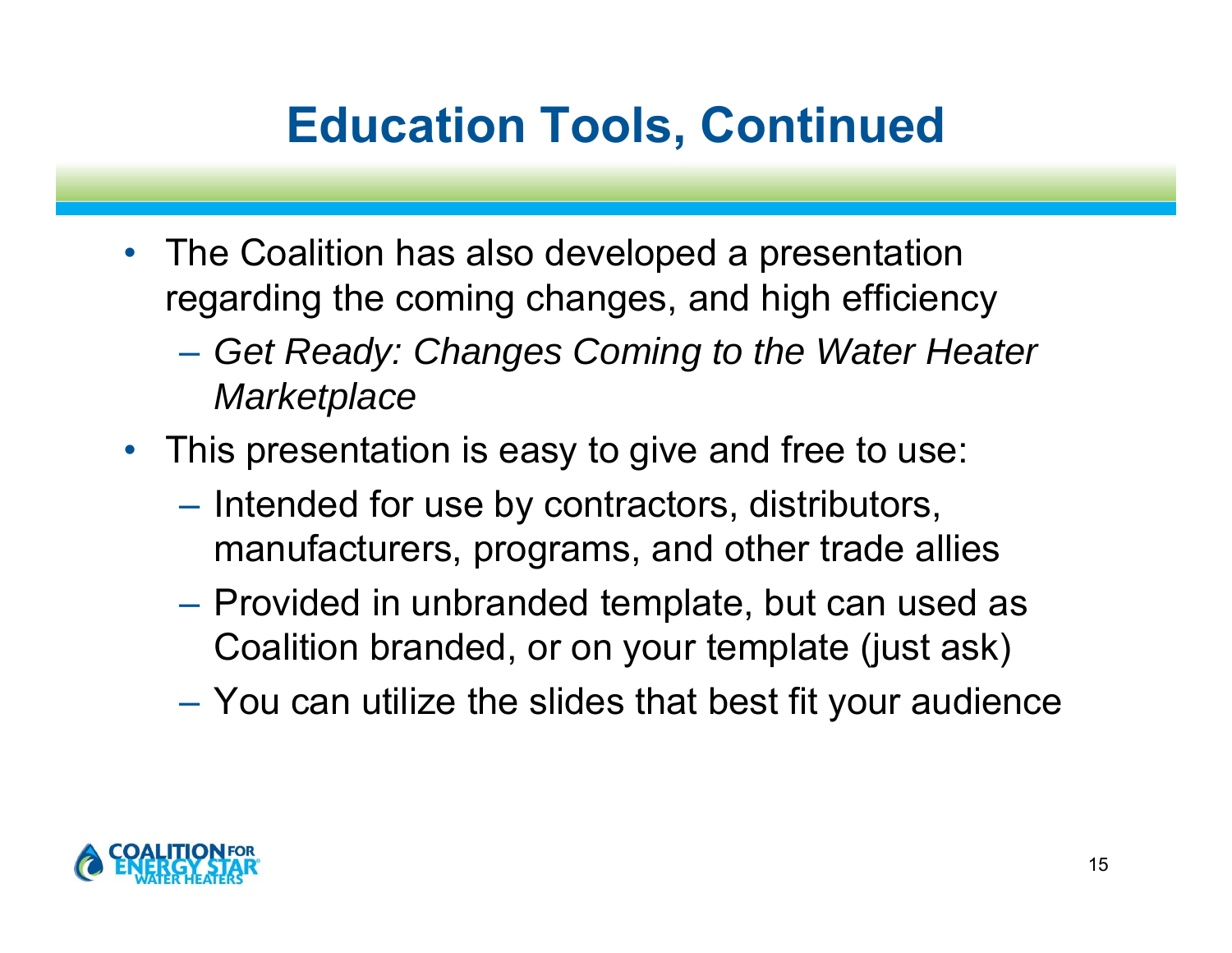#### **Education Tools, Continued**

- $\bullet$  The Coalition has also developed a two sided pamphlet
	- –Co-branding is welcome (just ask)

#### **Big Changes for Residential Water Heaters**

What Every Contractor Needs to Know



#### Water heaters are changing. Minimum standards are rising to cut energy waste and save customers money.

Like other code changes, contractors need to be ready to keep their business moving forward.

#### What is Happening?

Product lines are shifting to improve energy efficiency. This means water heaters will feature new technology or better insulation as manufacturers implement new standards under the National Appliance Energy Conservation Act (NAECA) in April 2015.

| <b>New Minimum Standards</b>   | 40 gallon | 50 gallon | 60 gallon | 75 gallon |
|--------------------------------|-----------|-----------|-----------|-----------|
| <b>Gas Storage Models</b>      | 0.62EF    | 0.60 FF   | 0.75 EF   | 0.74 EF   |
| <b>Electric Storage Models</b> | 0.95FF    | 0.95 FF   | 1.99 EF   | 1.97 FF   |

#### What Does This Mean for Installers?

- Larger, heavier units may be less maneuverable during installation.
- Tight spaces without room to install a larger replacement water heater might mean choosing a new location, installing a smaller capacity storage model, or installing a tankless unit.
- . Installers need to be familiar with condensing and heat pump equipment, including venting and condensate requirements.
- . New opportunities will arise to sell premium equipment.
- Training for all employees will be essential. Look to efficiency programs, trade associations, and manufacturer reps for classes.



Visit www.eswaterheaters.com to get ready



Wingst Alberta Termiz assoc Wistons - applicance Yasi: Insianianeous water healers on the market already meet new energy efficiency standards, Rew existing products will be affected.

From Williamson Changes Tringers Wy Sudiness? .<br>New trade's often mean higher-margin installations and long-fram. energy savings for your ouskerners, Confiracions will need to explain product distriges to quaterners. Heat pointes and dandersing equipmen ugan fawar D'Y insial aftens by homepwirens.

WELL ENERGY STARED Walter Heatland Channels? ENERGY STARP coatings water heaters will continue to other superfor energy savings and reliability. Gas, electric, and splan models must meet sinti performanse origina in sam ENERGY \$7ARP repognition.

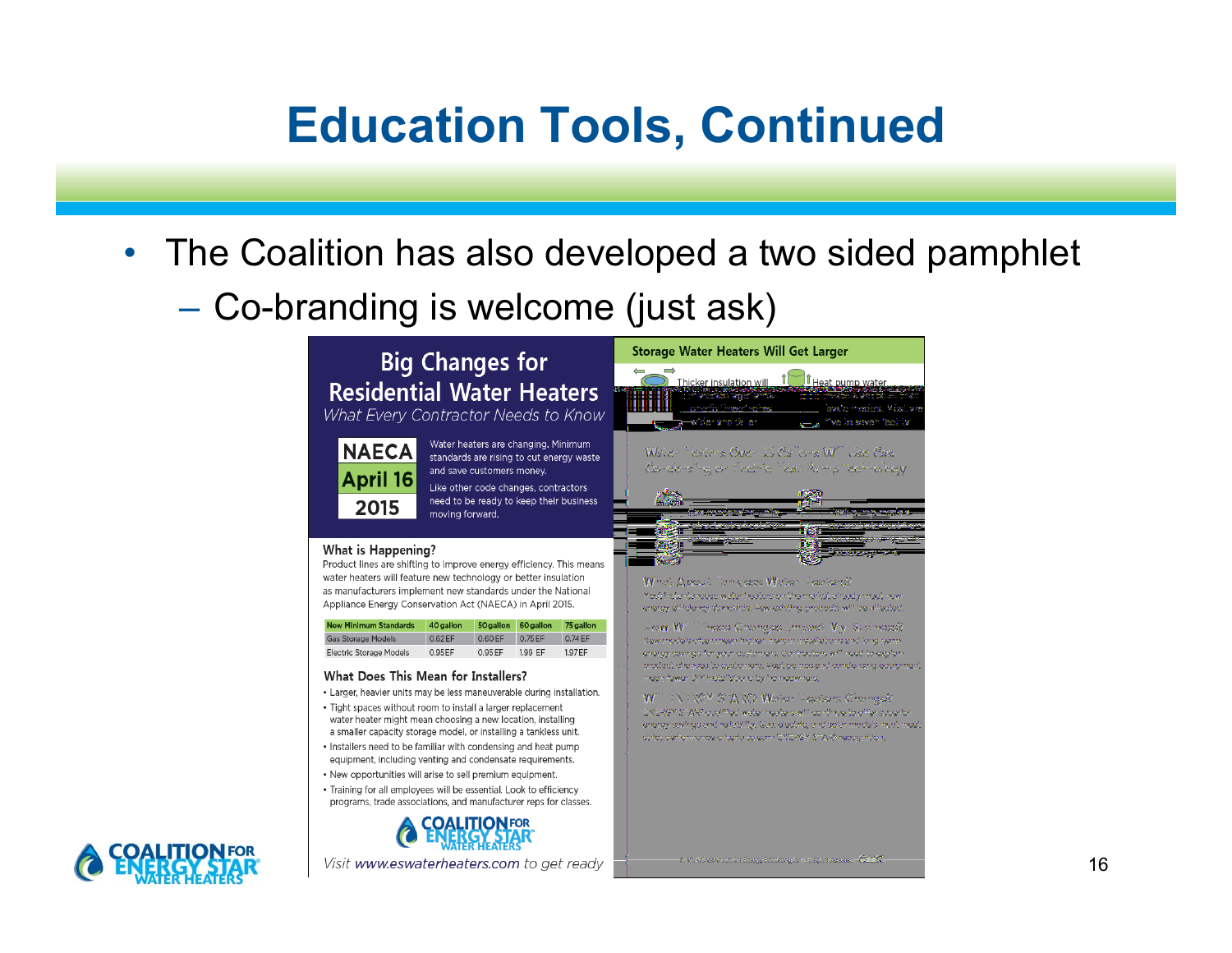### **Coalition Resources – Contractor Tools**

- $\bullet$ The Coalition has also developed two contractor tools:
- $\bullet$  A product finder available through the *CEE Directory of Efficient Equipment* in partnership with AHRI
	- Can search by ENERGY STAR or CEE Tier
	- Can print AHRI certificate directly
	- Can search by several fields, designed for contractors
- A rebate finder is also available
	- – Through the directory at DSIRE (Database of State Incentives for Renewables & Efficiency)
- Both available through www.eswaterheaters.com

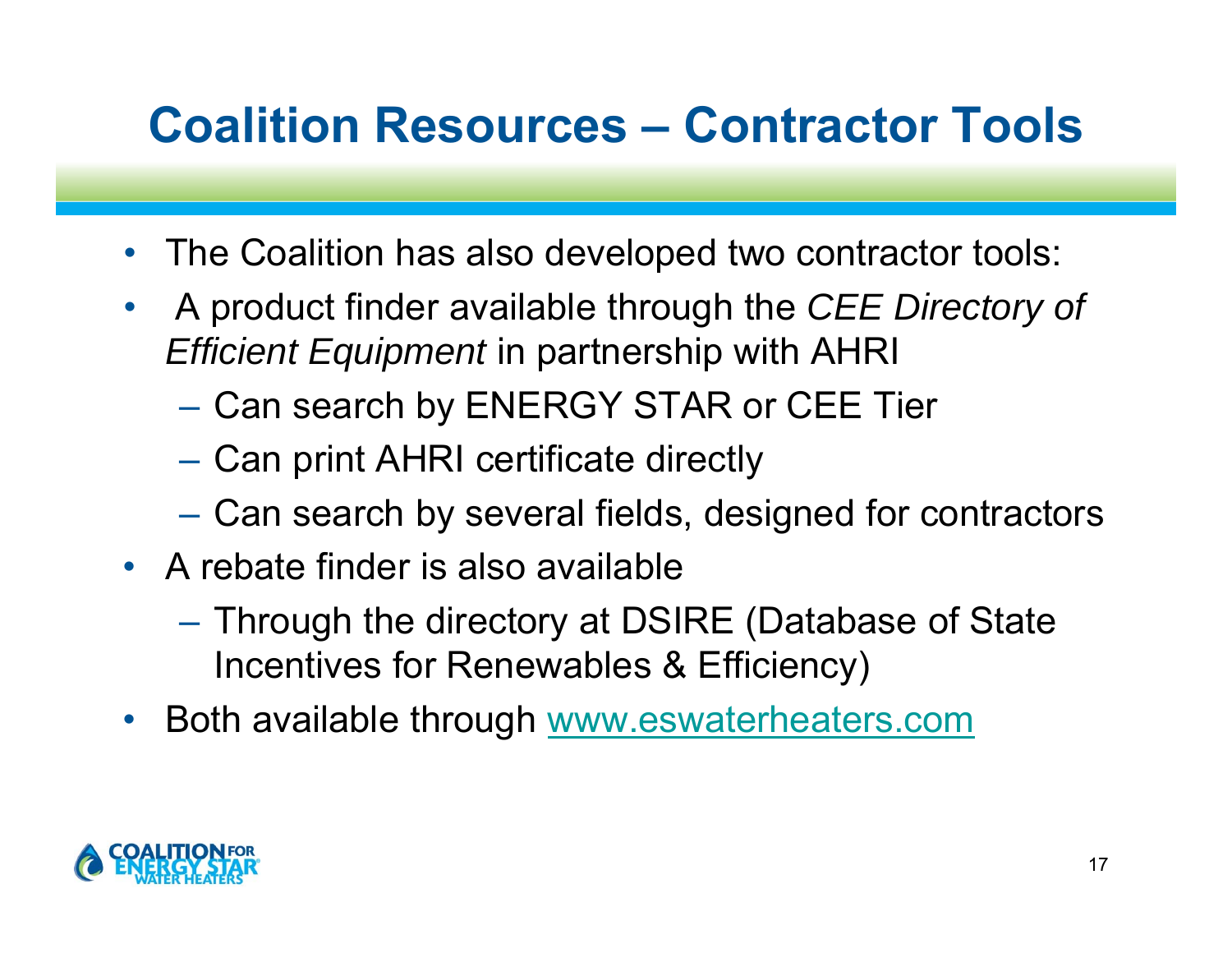## **Coalition Resources – Social Media Tools**

- $\bullet$  Coalition information and resources can also be found through social media
- The Coalition Facebook page provides links to our articles and other materials
	- –– So make sure to "like" us today!
- Look for the Coalition on YouTube
	- Videos on how and why you should choose an ENERGY STAR water heater
- The Coalition Twitter account (@eswaterheaters) provides tips and links to other great resources
	- –– So make sure you're following us!

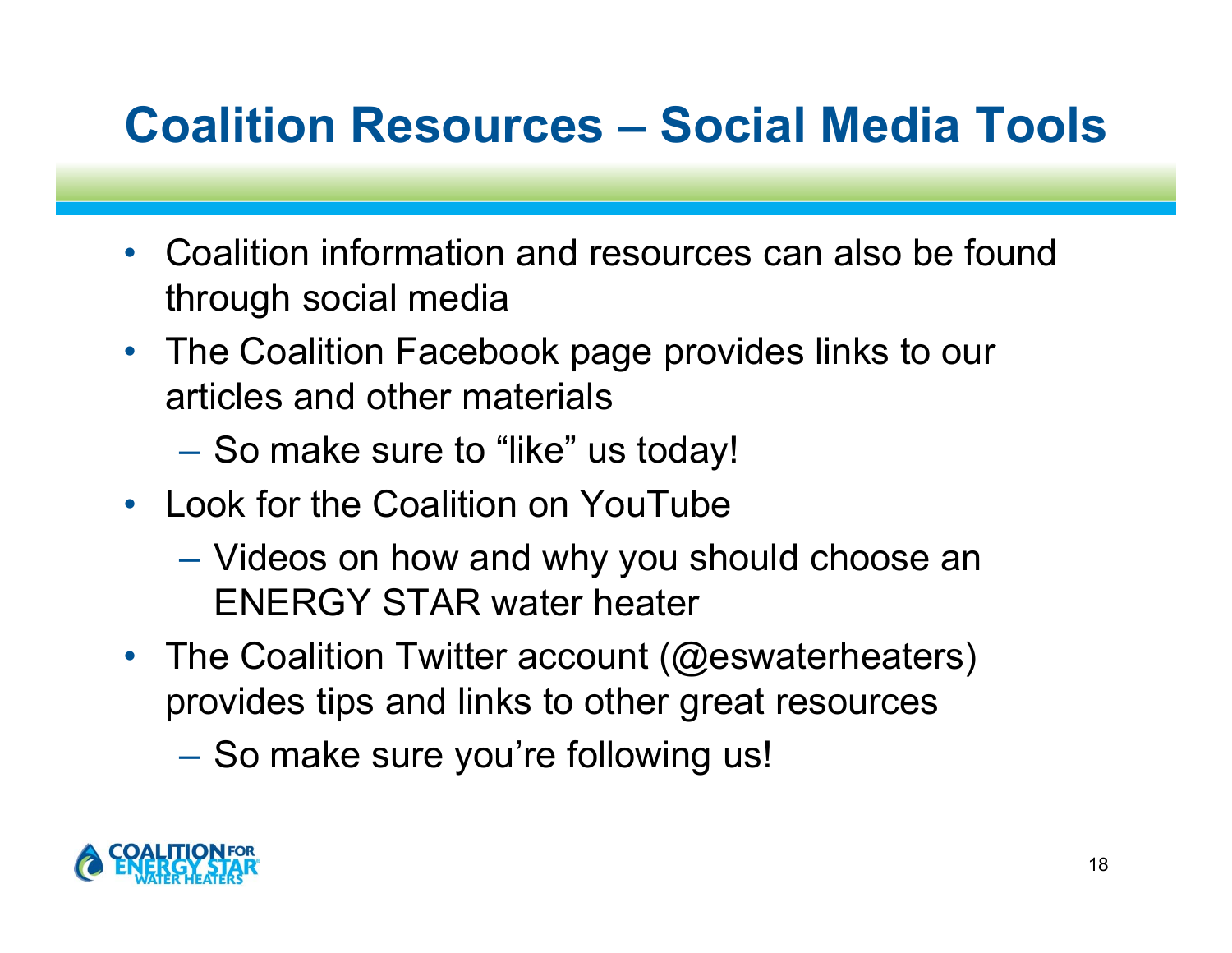### **Coalition Website – The Information Hub**

- $\bullet$  The best place to find all our resources, information and tools is right on our website, www.eswaterheaters.org
- $\bullet$  Currently, the website hosts tips for contractors, home owners and all of our news and resources, including:
	- Product finder
	- Rebate finder
	- Articles
	- Pamphlet
	- Presentation
	- Links to our videos
- So make sure to check us out today!

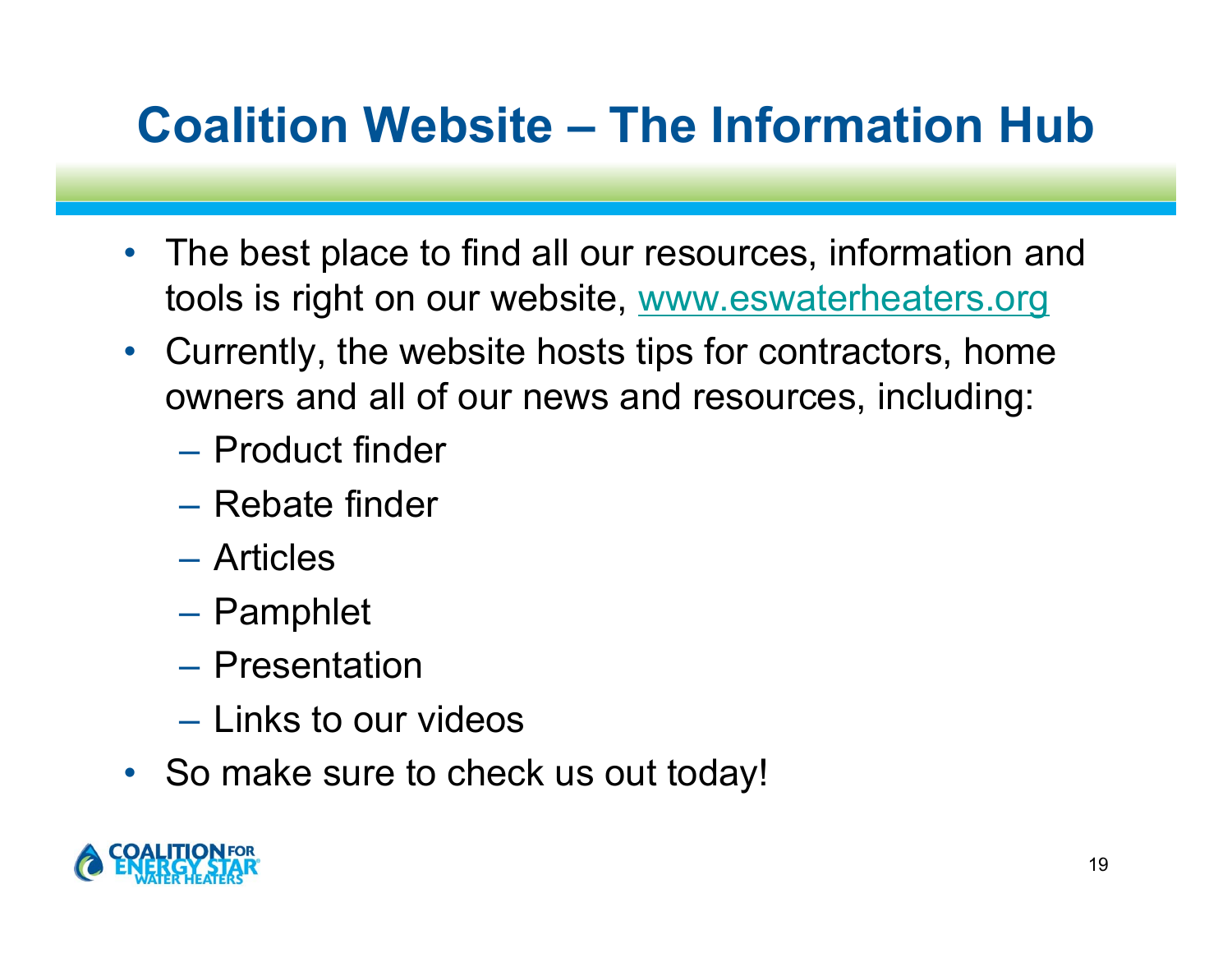# **Opportunity – Collaboration**

- $\bullet$  The Coalition is working hard to provide additional tools, information and resources
- We are constantly seeking partners to work with to develop these resources
	- –We'd like to work with you
- This market is ripe for a transformative opportunity
	- We can only get there by working together
- It will require buy in from throughout the industry
	- $-$  It all starts with working with our contractors, installers and plumbers
	- $\mathcal{L}_{\mathcal{A}}$  $-$  They really are on the front lines